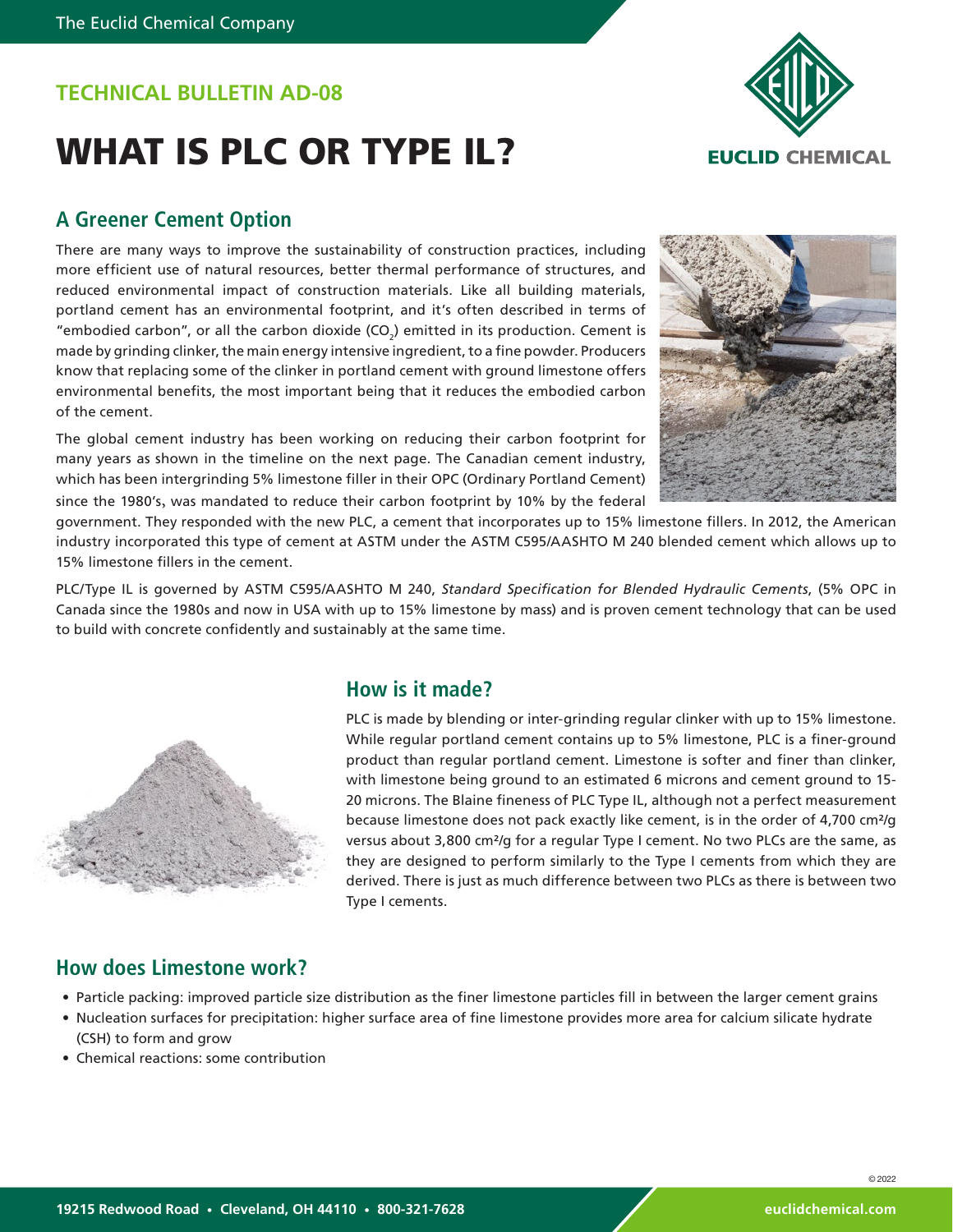# **TECHNICAL BULLETIN AD-08**

# WHAT IS PLC OR TYPE IL?



### **Industry Standards**

**The two primary standards for cementitious materials are:**

- ASTM C150 Standard Specification for Portland Cement includes Types I and I/II, II, III, and V
- ASTM C595 Standard Specification for Blended Hydraulic Cements governs cement Types IP, IS, IL, and IT; allows for pozzolans, slag cement, and limestone

While many U.S. state departments of transportation (DOTs) permit Type IL cements in their construction projects under ASTM C595, for others, AASHTO M 240 Type IL is the proper specification reference. (All of the technical requirements of ASTM C595 and AASHTO M 240 are the same.)

#### **Type IL is also permitted:**

By codes, like ACI 318, Building Code Requirements for Structural Concrete

- By specifications, like ACI 301, Specification for Structural Concrete
- By standards, like ASTM C94, Specification for Ready Mixed Concrete
- And by the AIA MasterSpec that is used by design firms to develop their specifications for private projects.

#### **World Wide Acceptance**

The U.S. is playing catch-up with PLC. In Europe its usage dates back to the 1960s. Cembureau, the European Cement Association, reported usage of around 30% in 2004. More recently in 2020, the VDZ, the German Cement Association, reported a similar figure domestically with the proportion of blended cement shipments at 32%.



Acceptance of PLC in AASHTO and ASTM standards led to more DOTs adopting PLC and a dramatic increase in production and sales volumes. PLC production growth nearly doubled between 2012 and 2016. PLC is the most rapidly growing blended cement in the market.